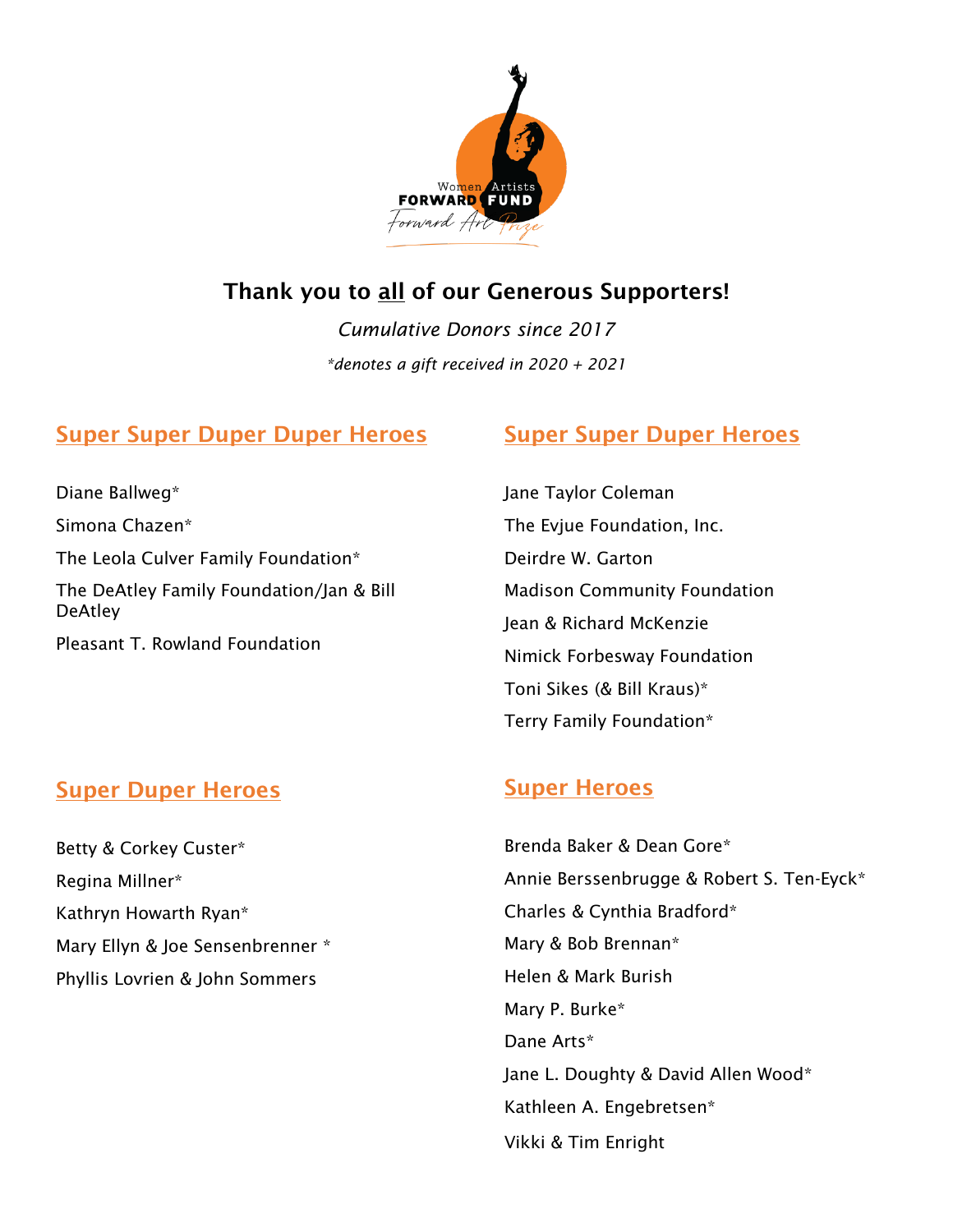

#### Super Heroes

Jan Marshall Fox\* Theodore Galloway\* Erica F. Gehrig Chele Isaac & John Neis Barbara L. Johnson\* Dedi Knox\* Peter & Jill Lundberg/Janus Galleries\* Madison Arts Commission Leslee Nelson Bird Ross & Tom Loeser\* Carol & John Toussaint Martha A. Taylor & Gary Antoniewicz \* UW-Madison Art Department Jen Winiger \* Mary Alice Wimmer\*

### Duper Heroes

Diane Agans\* Dale & Doug Anderson\* Jennifer Angus\* Gwen Avant\* Anonymous Birgit Bach Adriana Barrios\* Tsela Barr\* Jennifer Bastian\* Janet & Sam Batzli Chuck Bauer\* Theresa Beck Engel\* Mary Bennett Mary Bero\* Sharon L. Bjyrd\* Jim & Libby Bradley\* Lori DiPrete Brown & Kirk Brown Derrick Buisch\* Laurie Beth Clark & Michael Peterson Yeonhee Cheong\* Holly Cohn\* Grace & James Chosy Sonya Clark\* Constance S. Clune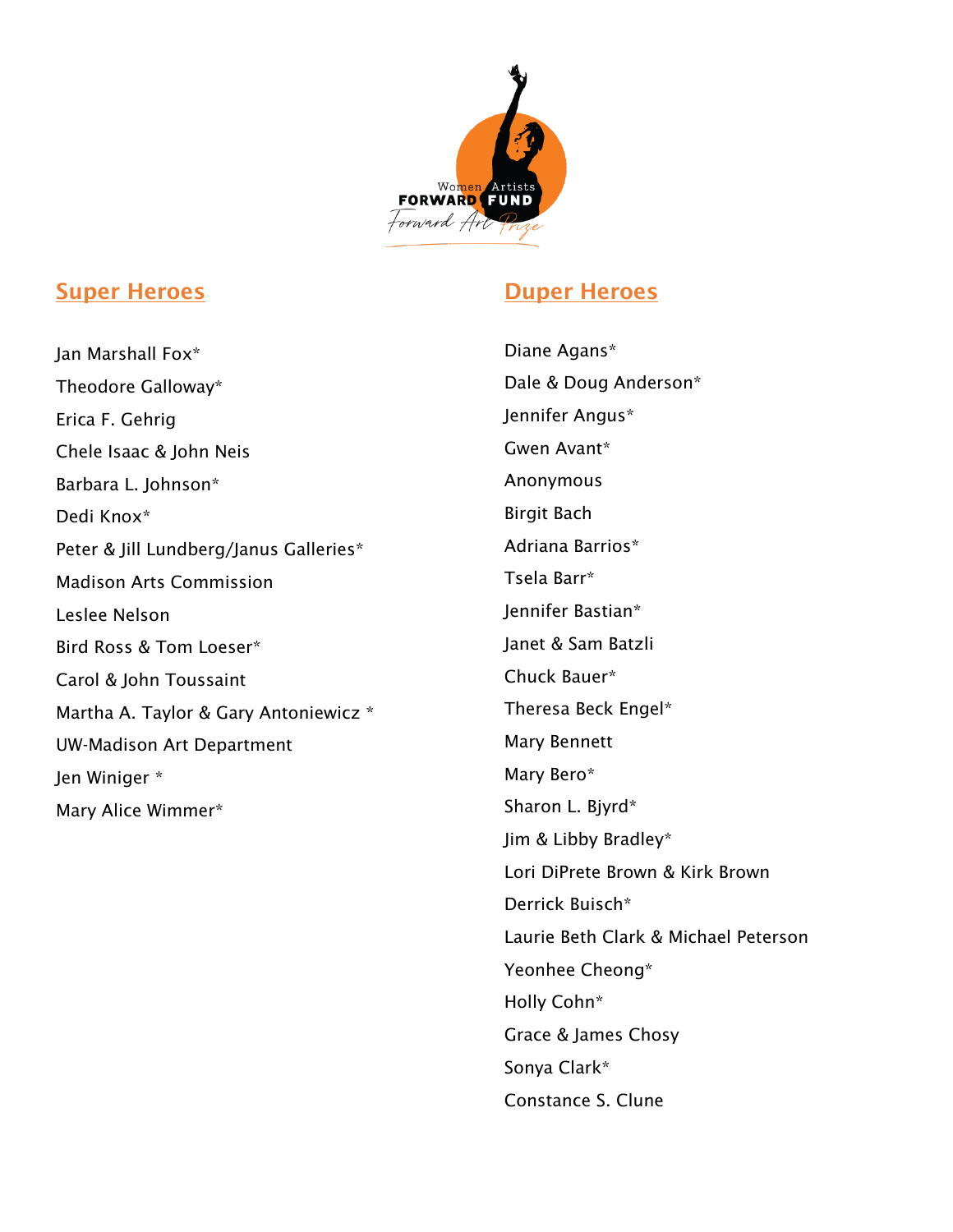

#### Duper Heroes

Angelica Contreras\* Susan Cook\* Karen & Alan Crossley Bruce Crownover\* Samantha Crownover David & Cheryl Dahlquist\* Rachel Davis\* Sarah Deppe\* Henry Drewal & Sarah Khan\* Laura Dronzek\* Natalie Ergas\* Annie Evelyn\* Joey Fauerso\* Marcia A. Finger\* Maj Fischer Susan Frikken & Debra Hanrah Fran Higgins & Tom Jacobs \* Amy Gilman Deborah Gilpin Martha Glowacki Aris Georgiades\* Lisa Gralnick\* Brenda Gratton\* Stephanie Purl Hamen\*

Anette B. Hansen & Andy Rubin\* Melanie Herzog Kelli Hoppmann\* John Hitchcock\* Pamela N. & Stephen Hootkin\* Linda & John Hughes\* Sharon Hutchinson & Hickory Hurie Barbara Katz & Steve Fleischman Rebecca Kautz\* Helen Klebesadel\* Tina Klehr\* David & Elizabeth Koehler Molly Krolczyk\* Angie Krysiak Katherine Kvale Doug & Janet Laube Helen Lee\* Julia Levine\* Tom & Lisa Linfield\* Ashley Lusietto\* Desere Mayo\* Lynn & Gary Mecklenburg Susan Mendenhall Lisa Mihm